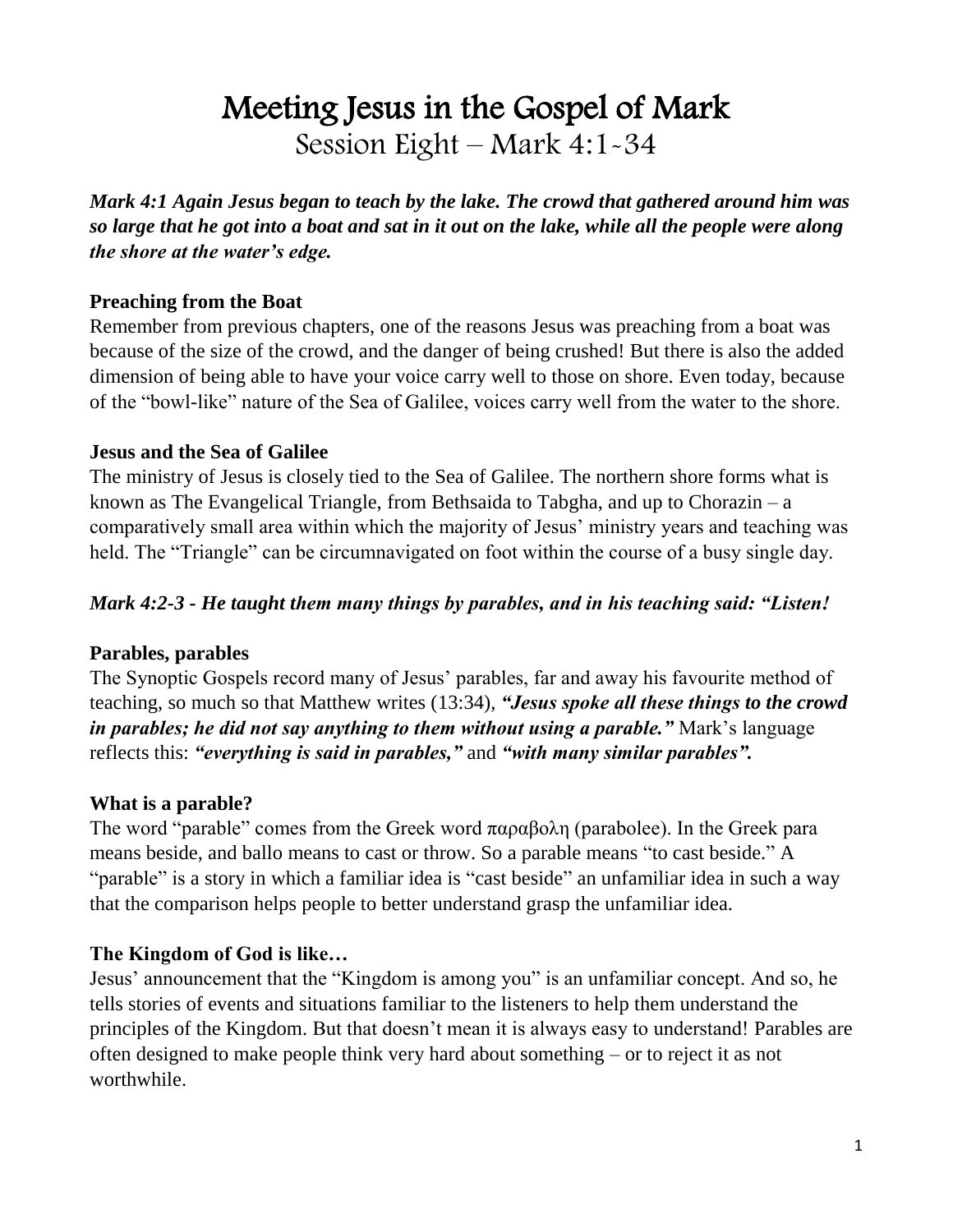# **Listen!**

The key word in this collection of parables is "Listen!" or "Hear!" Not coincidentally, "Listen" or "Hear" is the first word in the primary confession of faith of the Hebrew people, namely, "She-ma yisrael, adonai eloheinu, adonai echad" – *"Hear O Israel, the Lord is our God, the Lord is One…"* This is typically followed by, *"You shall love the Lord your God with all your heart and with all your soul and with all your might."* (Deuteronomy 6:4-5)

# **What are the Parables about?**

Jesus is almost always using parables to describe the Kingdom of God. Mark carefully chooses these particular parables to emphasize the importance of hearing – of listening carefully to the teaching of Jesus. Those who listen carefully and apply the principles will reap the benefit of Jesus' teaching, while those who do not will end up missing the boat!

*Mark 4:3-7 - A farmer went out to sow his seed. As he was scattering the seed, some fell along the path, and the birds came and ate it up. Some fell on rocky places, where it did not have much soil. It sprang up quickly, because the soil was shallow. But when the sun came up, the plants were scorched, and they withered because they had no root. Other seed fell among thorns, which grew up and choked the plants, so that they did not bear grain. Still other seed fell on good soil. It came up, grew and produced a crop, some multiplying thirty, some sixty, some a hundred times."*

# **The Good Soil**

The word translated "shore" (ge) literally means "soil" (or "earth") and is the same word used for the soil that did not have much depth of earth (4:5) and for the "good soil" where the seed is sown. The crowds on "the soil" – Jesus' audience for this parable – can be understood as the recipients of Jesus' sowing of the word. As are we! So, are we the seed or the soil? Or both?

# **Stories of Everyday Life**

We think of the Sea of Galilee in terms of the fishing economy, but Galilee was equally important as the "breadbasket of Israel." Even today, the lushness and rolling green hills of Galilee and the rich agricultural land of the Jezreel Valley are in sharp contrast to the rocky, inhospitable areas of Central and Southern Israel. Chorazin, up the hill from Capernaum, was said to produce the finest wheat in the country, used for the sacred Temple bread.

# **Terrace Farming**

Much of the farming done in the Galilee – and particularly in places like Nazareth – was terrace farming, rather than Canada's vast fields. Jesus' description of the farmer sowing seeds is particularly evocative of this kind of small-scale agriculture. Most of his listeners could easily imagine the circumstances of the Sower and the Seed story – and perhaps even lived them!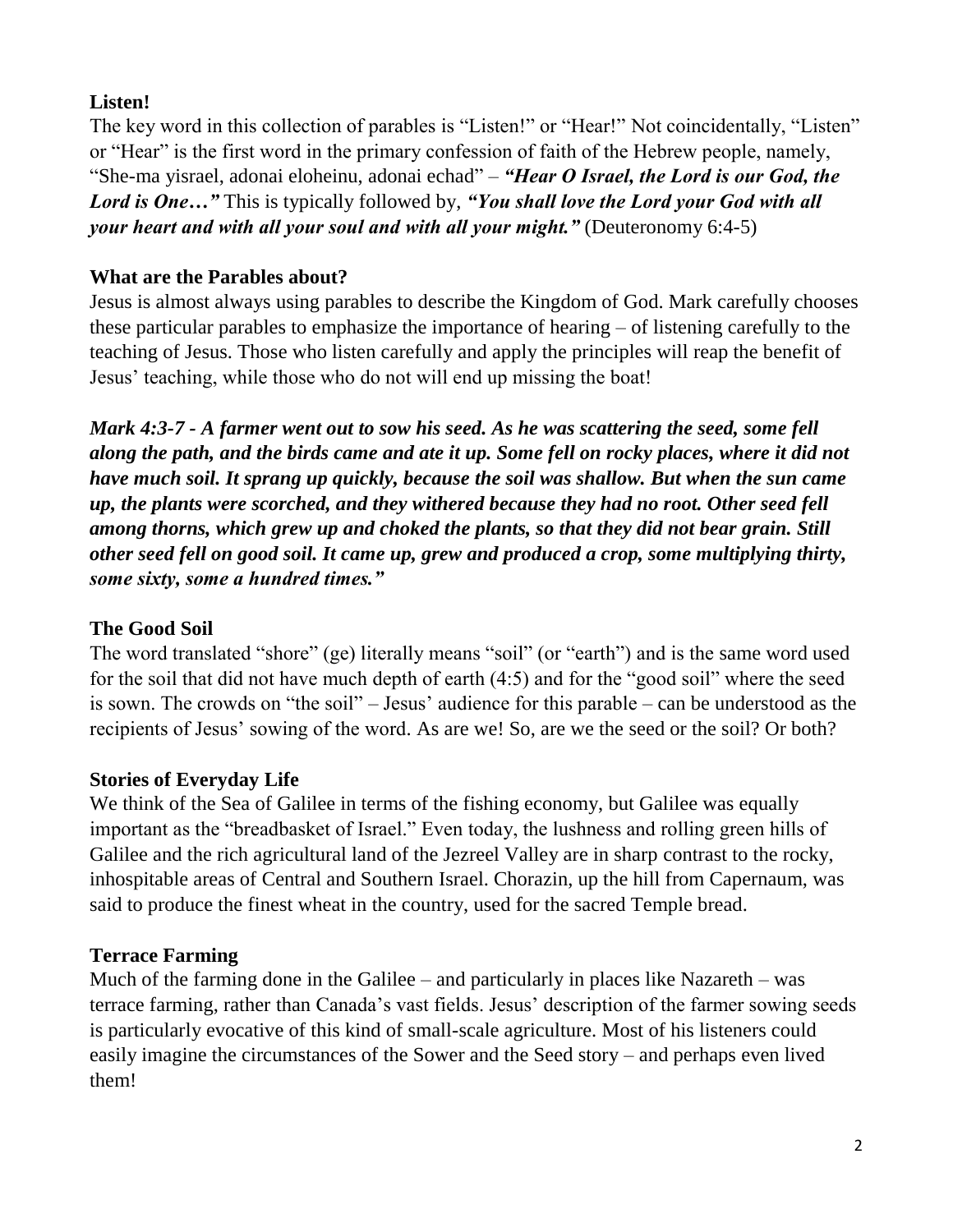# *Mark 4:9 Then Jesus said, "Whoever has ears to hear, let them hear."*

Again, the repeated refrain, which not only captures the heart of this parable, but of the entire chapter – it is vital to listen carefully to what Jesus is saying, and to consider how it applies to your own life.

*Mark 4:10-12 - When he was alone, the Twelve and the others around him asked him about the parables. He told them, "The secret of the kingdom of God has been given to you. But to those on the outside everything is said in parables so that, "'they may be ever seeing but never perceiving, and ever hearing but never understanding; otherwise they might turn and be forgiven!'"*

# *The Insider's Report*

Mark treats us to a private conversation, as a lesson in how a parable works. The expectation is that Mark's readers will use the Parable of the Sower, and the method of interpretation, as a guide to understanding the Parables, and as a valuable lesson – you have to prepare your heart to receive the parable, and spend the time and effort necessary to understand and apply it.

# **Isaiah 6:9-10**

Jesus quotes this difficult passage from Isaiah (who Mark sets up as the primary prophet by whom we understand Jesus as Messiah). God says to Isaiah, *"Go and tell this people: "'Be ever hearing, but never understanding; be ever seeing, but never perceiving.' Make the heart of this people calloused; make their ears dull and close their eyes. Otherwise they might see with their eyes, hear with their ears, understand with their hearts, and turn and be healed."*

# **Is this fair? Doesn't God want everyone to understand?**

The context of the Isaiah passage is important. God is commissioning Isaiah to preach in spite of warning him in advance that it will only harden the hearts of the hearers until God carries out the punishment. That command brims over with irony and scorn. God is calling a faithful prophet, Isaiah, to preach to faithless people.

# **And so to Jesus:**

Jesus' explanation for the parables uses the same irony and can be translated: "So that they may indeed see but not perceive, and may indeed hear but not understand; because the last thing they want is to turn and have their sins forgiven." In Isaiah's time the people could not understand the message until the land and Jerusalem were decimated. In Jesus' time, many – including his own family – will not understand until Jesus is crucified and risen.

# **My Mother:**

When I was determined to do something that my mother disapproved of, she would say, "Fine, go, enjoy, knock yourself out, but don't come crying to me when it all goes bad." My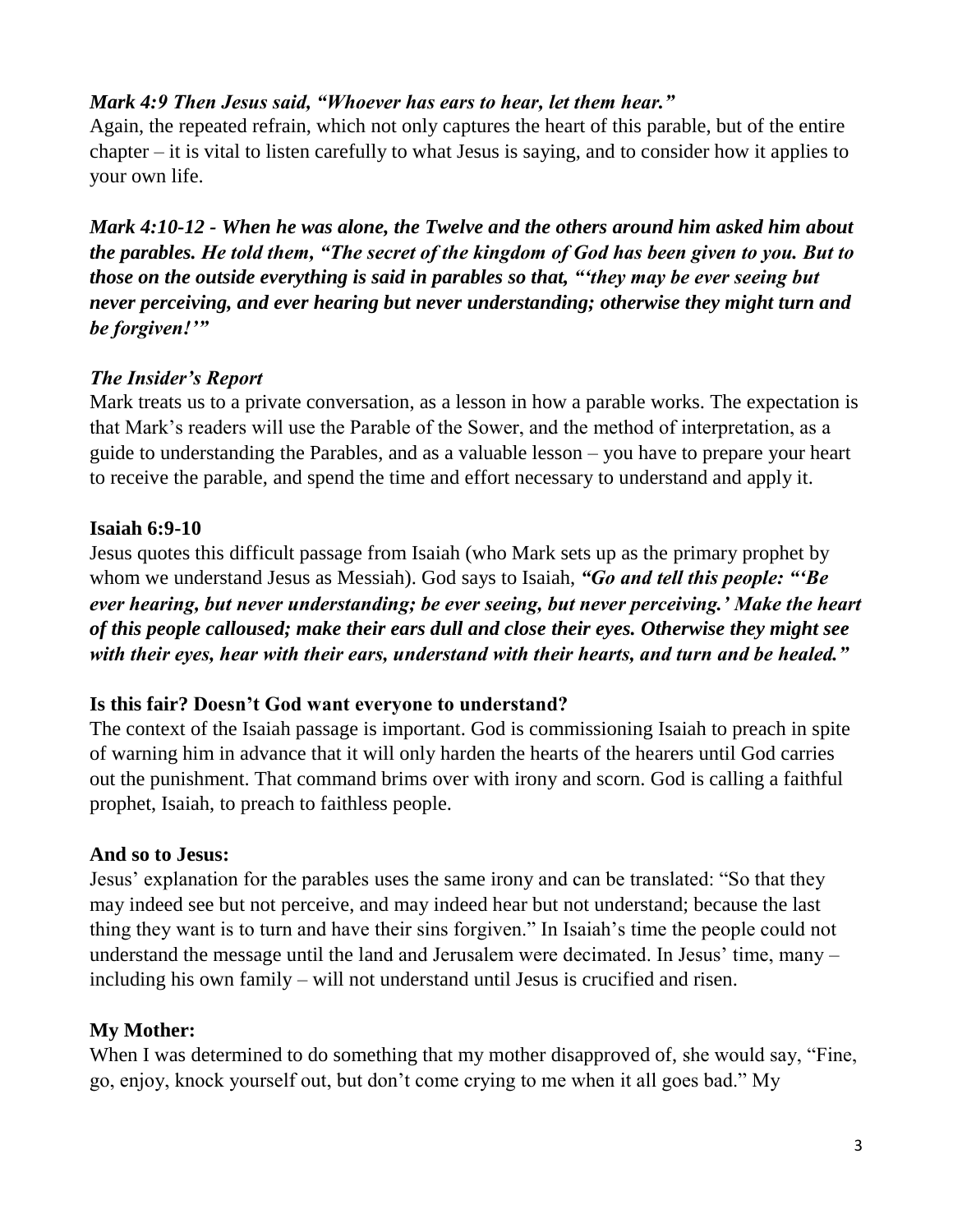determination to ignore her advice and not listen to her warnings were a sign of my lack of understanding of her words, which I chose to not take seriously.

# *Mark 4:13 Then Jesus said to them, "Don't you understand this parable? How then will you understand any parable?*

#### **"This one is pretty obvious!"**

Jesus is laying out for us how a parable works – and the kind of preparatory work we need to do in order for a parable to take root and make a lasting difference in our lives. Notice that the disciples are often criticised by Jesus for their lack of understanding – which gives opportunity for Mark to explain to "us disciples" what is being taught.

# *Mark 4:14-15 The farmer sows the word. Some people are like seed along the path, where the word is sown. As soon as they hear it, Satan comes and takes away the word that was sown in them.*

#### **Seed or Soil?**

Remember earlier how we are like the soil – but here Jesus says we are the seed? There are lots of things going on here. God is the sower – and the Word, or the Teaching of the Kingdom, is what is being sown. It appears that our willingness to hear, and the preparation we have undertaken, is the soil, and the plant is the evidence of the Word taking root in our lives.

#### **The Danger of Shallow Belief**

Right away, Jesus points out that some people simply dismiss the teaching of Jesus without ever bothering to listen. It never breaks the surface. "Satan takes it away."

# *Mark 4:16-17 - Others, like seed sown on rocky places, hear the word and at once receive it with joy. But since they have no root, they last only a short time. When trouble or persecution comes because of the word, they quickly fall away.*

# **The Danger of Shallow Commitment**

The Kingdom Life - the Christian walk  $-$  is a long haul, more of a marathon than a sprint. Some people, despite initial enthusiasm, quickly become discouraged or distracted by difficulties they encounter. We are used to hearing, "for better, for worse; for richer, for poorer; in sickness and in health" at weddings. Maybe we should hear it in church!

# *Mark 4:18-19 - Still others, like seed sown among thorns, hear the word; but the worries of this life, the deceitfulness of wealth and the desires for other things come in and choke the word, making it unfruitful.*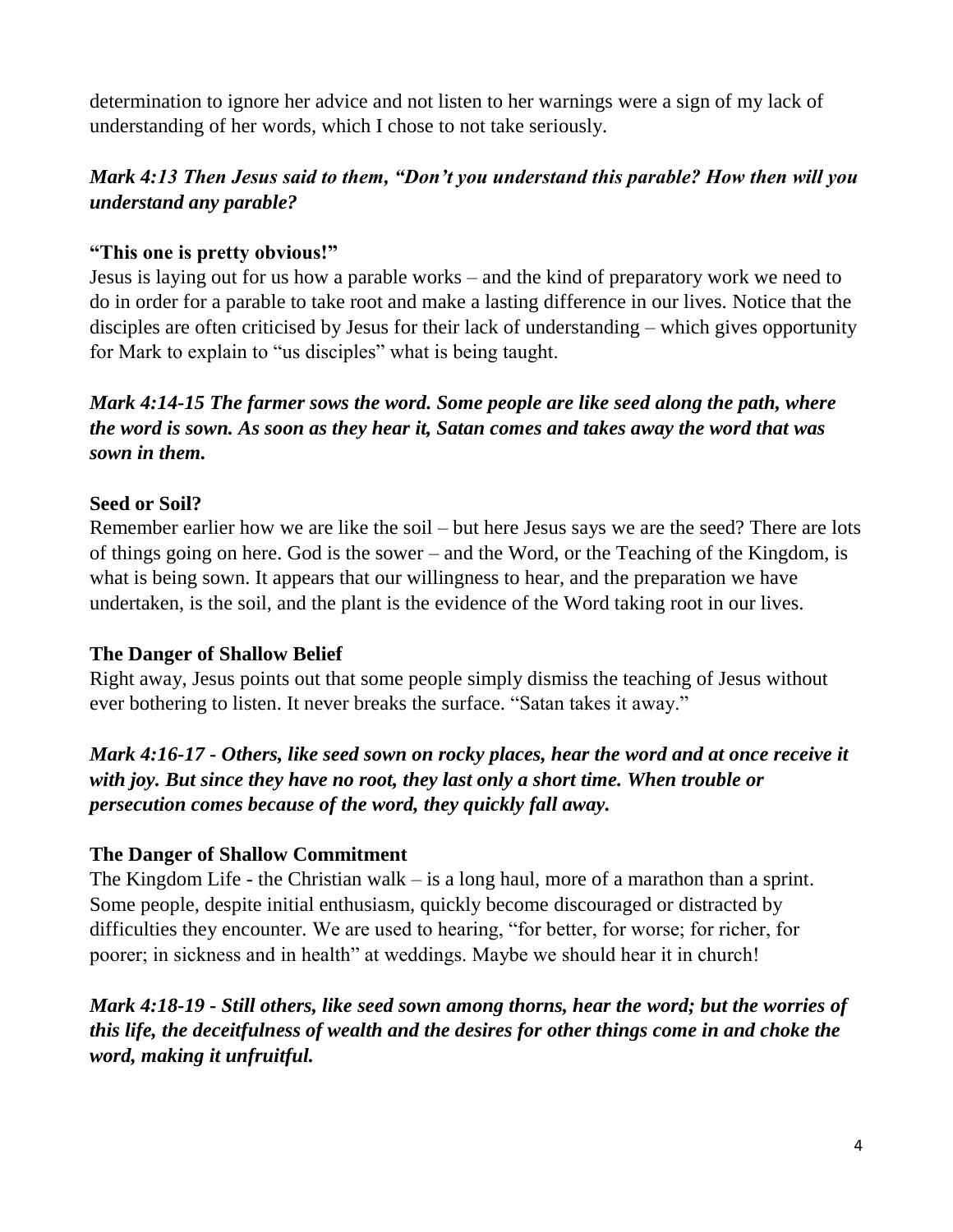#### **Worries, money problems, misplaced desires**

This is a devastating trio, and a threat to the walk of faith. It is amazing how timeless they are! It is significant that when Christianity comes into a non-Christian culture, it often takes root first among the poor. The discipline of the faith brings wealth, with materialism following – and soon the faith begins to wither. In today's world, the growth of Christianity is explosive in the 3rd World, and declining in ours.

*Mark 4:20 Others, like seed sown on good soil, hear the word, accept it, and produce a crop—some thirty, some sixty, some a hundred times what was sown."*

# **Cultivated Field**

The good soil is neither hard, shallow, rocky or thorny. In short, it has, with great effort, been cultivated and prepared, and as a result, the seed is able to flourish, and to multiply exponentially. How do we prepare ourselves to receive, nourish and grow the teaching of Jesus? How is the "crop of faith" bearing fruit in our lives?

*"The good hearer welcomes the word immediately so that it cannot be snatched away by Satan. The good hearer welcomes it deeply so that it is not withered by persecution. The good hearer welcomes it exclusively so that other concerns do not strangle it. As the seed fails in three different ways in the bad soils, it succeeds in three different ways in good soil – 30, 60, 100 times the impact."*

# **Four More Parables**

Jesus has now explained why he teaches in parables (to reveal the nature of the hidden Kingdom of God to the receptive) and what the effect of preparing for and receiving Jesus' teaching is (steady growth and multiplication). The next four give examples – two regarding the purpose, and two the result.

*Mark 3:21-23 - He said to them, "Do you bring in a lamp to put it under a bowl or a bed? Instead, don't you put it on its stand? For whatever is hidden is meant to be disclosed, and whatever is concealed is meant to be brought out into the open. If anyone has ears to hear, let them hear."*

# **A Lamp Unto My Feet**

The Old Testament, and in particular the Psalms, present the Word of God as "a lamp," or in the words of Jesus, "the Light of the World." The word is meant to be shared, particularly to those in darkness! In many ways, we are to be the "stand" from which the light can shine!

*Mark 4:24-25 "Consider carefully what you hear," he continued. "With the measure you use, it will be measured to you—and even more. Whoever has will be given more; whoever does not have, even what they have will be taken from them."*